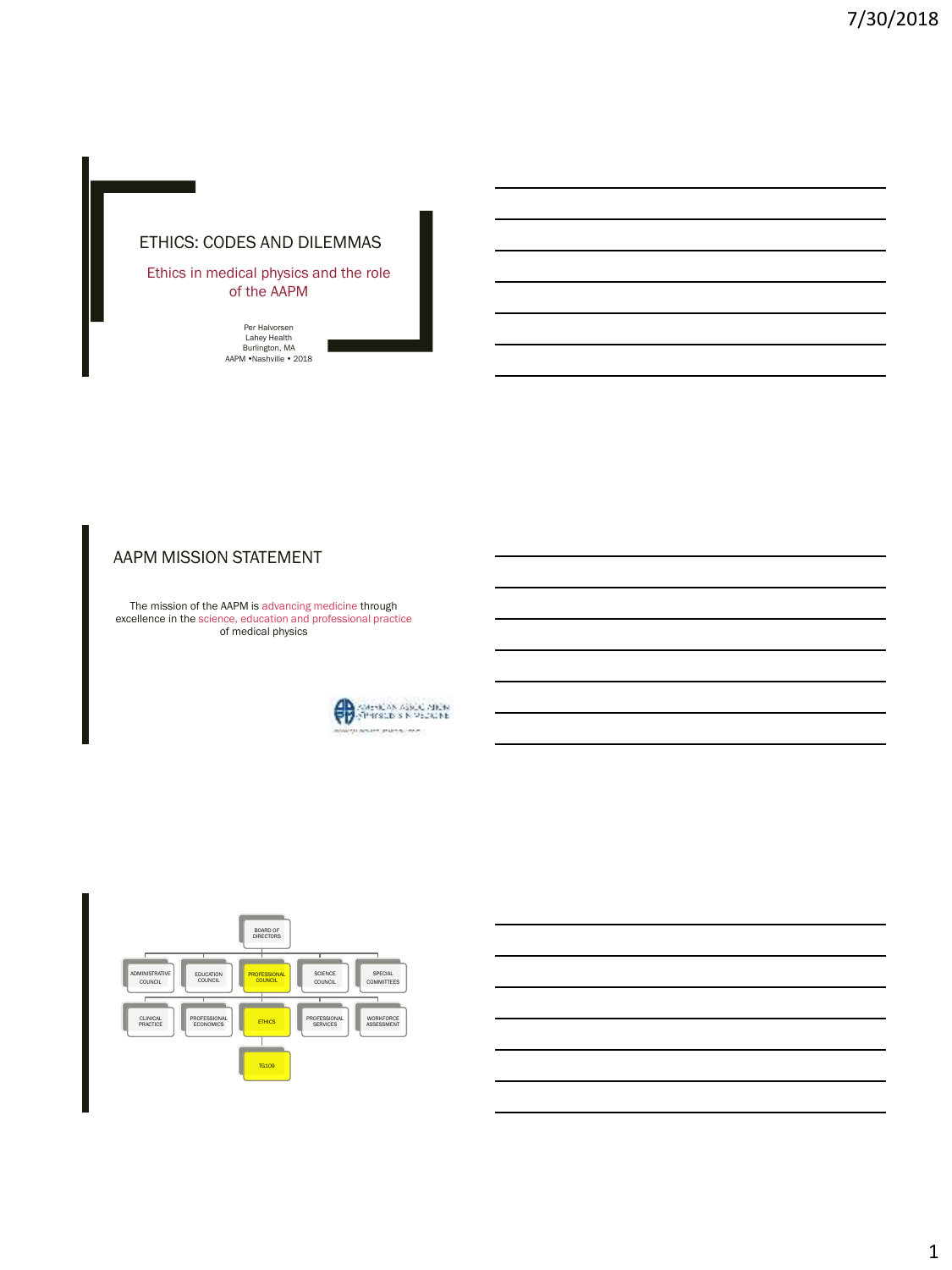## ETHICS IN AAPM GOVERNANCE

Rule 3.7.2: The Committee on Ethics

Purpose

*The Committee on Ethics shall advise the Professional Council and, through it, the Board of Directors, on matters relating to the ethical practice of medical physics.*

Activities

- 1. Prepare guidelines on the ethical practice of medical physics.
- 2. Investigate complaints involving alleged unethical practices of medical physics by or relating to AAPM members.
- 3. Prepare and maintain procedures for resolving ethical problems.
- 4. Educate the medical physics community on the ethical principles of professional practice

### ETHICS IN AAPM GOVERNANCE

Rule 4.0.2: Ethical Behavior

*All applicants for membership and affiliation must attest that they will abide by the AAPM Code of Ethics.*

Rule 4.0.3: Termination of membership or affiliation for ethical misconduct

Sanctions specified within the AAPM Code of Ethics (up to and including expulsion<br>from the AAPM) may be imposed for ethical misconduct. Members or affiliates<br>expelled for ethical misconduct may eventually reapply for membe

### REVISION OF THE AAPM CODE OF ETHICS (PP-24)

- RECONSTITUTION OF TG109
- QUESTIONNAIRE TO GENERAL MEMBERSHIP
- REDRAFTING
- ETHICS COMMITTEE REVIEW
- PROFESSIONAL COUNCIL & EXCOM REVIEW
- GENERAL MEMBERSHIP REVIEW
- [JOURNAL OF] MEDICAL PHYSICS REVIEW *CURRENT STAGE*
- APPROVAL BY BOARD OF DIRECTORS expected at *RSNA 2018*
- EXPECTED EFFECTIVE DATE *JANUARY 2019*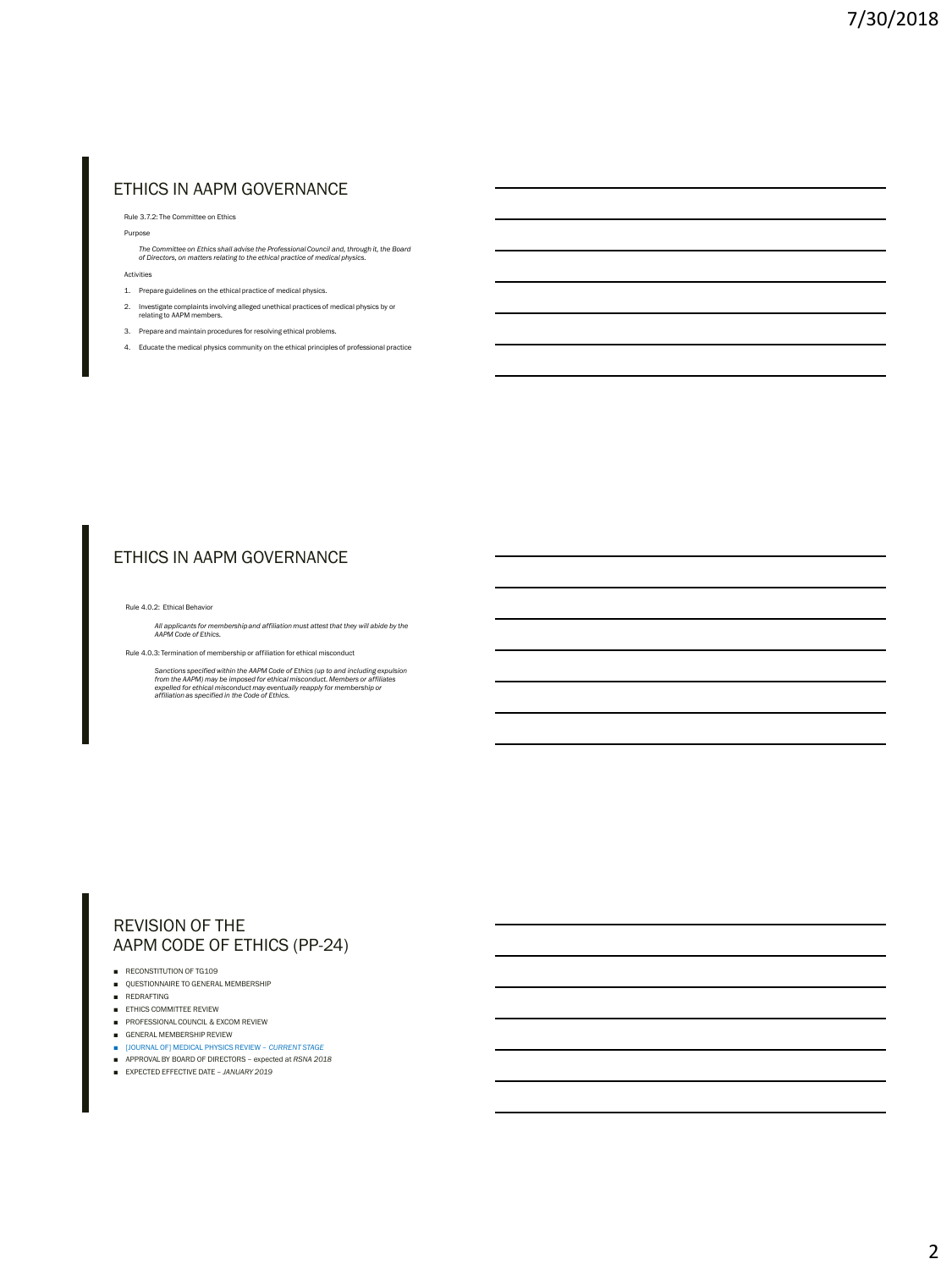- Members are **professionally responsible and accountable for their practice, attitudes and actions** including inactions and omissions.
- 
- Members must support the ideals of justice and fairness in the provision of healthcare and allocation of Me<br>limi
- profession.
- **B** that apply to the practice of their
- professional development of their colleagues and of those under their supervision.<br>Members must opperately within their limite of stripler knowledges, skills ennd available resources in the<br>expertise and case-specific atte
- Members must strive to continuously **maintain and improve their knowledge** and skills while encouraging the
- other professionals, including those in training, and safeguard their confidences and privacy. ■ Members must strive to be impartial in all professional interactions, and must disclose and formally manage any real, potential or plausible conflicts of interest.
- Members must act with integrity in all aspects of their work. ■ Members must interact in an open collegial and respectful manner amongst themselves and in relation to
- Members must strive to provide the best quality patient care and **ensure the safety, privacy and confidentiality** of patients and research participants.
- Members must hold as paramount the
- New set of principles:
- 



REVISED AAPM CODE OF ETHICS (PP-24)



# CURRENT AAPM CODE OF ETHICS (PP-24)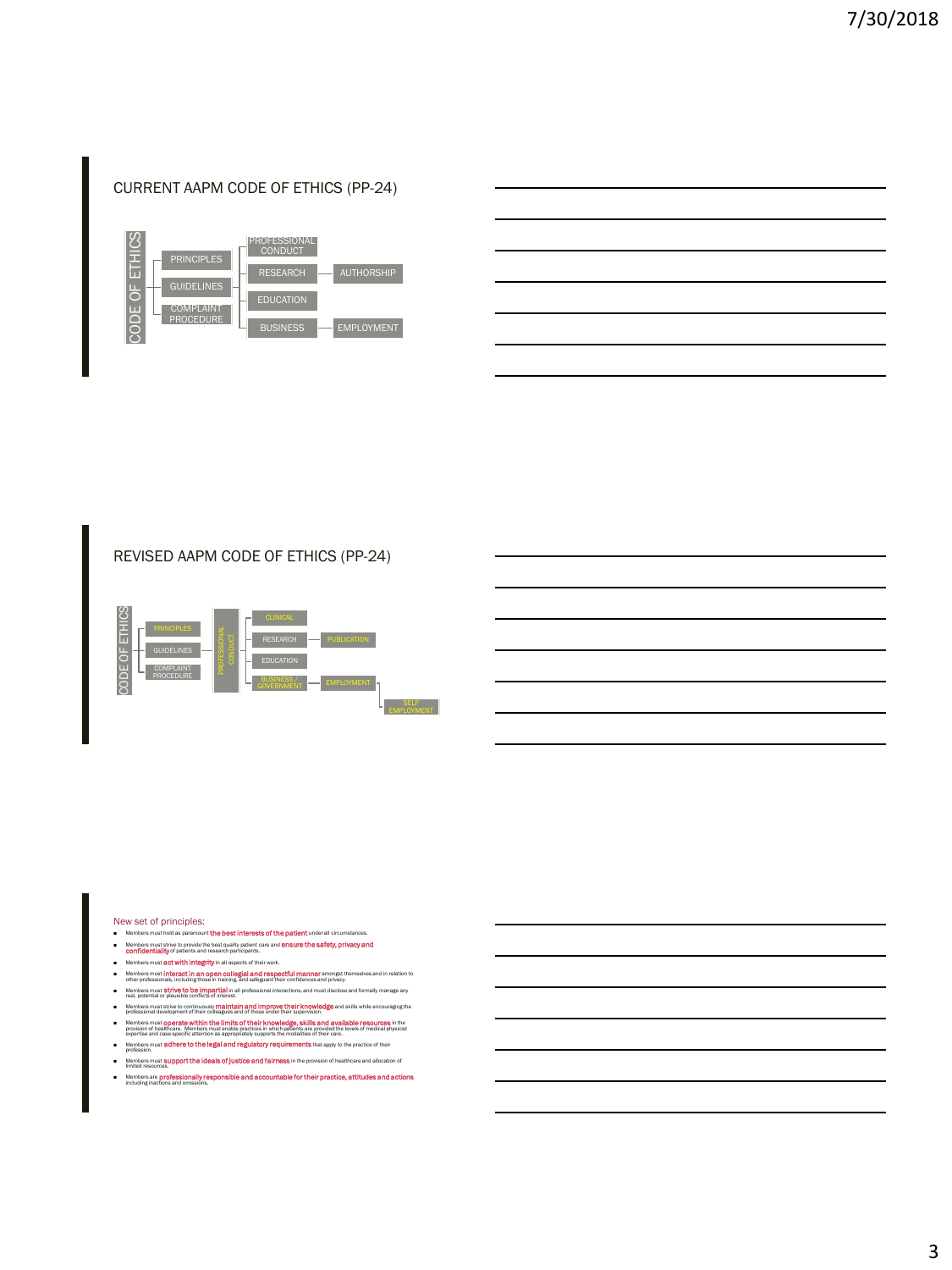#### New set of principles:

- Members must hold as paramount **the best interests of the patient** under all circumstances.<br>Members must strive to provide the best quality patient care and **ensure the safety, privacy and**<br>**Confidentiality** of patients an
- **CONTIGION INTERFERITE INTERFERITS INTERFERITS INTERFERITS INTERFERITS INTERFERITS INTERFERITS INTERFERITS INTERFERITS INTERFERITS INTERFERITS INTERFERITS INTERFERITS INTERFERITS INTERFERITS INTERFERITS INTERFERITS INTERFE**
- Members must **interact in an open collegial and respectful manner** amongst themselves and in relation to other professionals, including those in training, and safeguard their confidences and privacy.
- Members must **Strive to be impartial** in all professional interactions, and must disclose and formally manage any real, potential or plausible conflicts of interest.
- Members must strive to continuously **maintain and improve their knowledge** and skills while encouraging the professional development of their colleagues and of those under their supervision.
- 
- Members must **Operate within the limits of their knowledge, skills and available resources** in the evolution of healthcare. Members must enable that the evolution of the evolution of the evolution of the evolution of the e
- Members must **adhere to the legal and regulatory requirements** that apply to the practice of their profession.
- Members must **support the ideals of justice and fairness** in the provision of healthcare and allocation of
- Members are professionally responsible and accountable for their practice, attitudes and actions including inactions and omissions.

### GUIDELINE: INTEGRITY

#### ■ Responsibility to Peers and the Profession

Members have a responsibility to:

- *support the profession and contribute to the knowledge and capability of the medical physics profession as a whole;*
- *improve public understanding of the role, function, and responsibilities of a medical physicist;*
- *establish the best possible practice environment;*
- *conduct all their work with diligence, integrity; and remain cognizant of the precedents they set.*
- 

### GUIDELINE: IMPARTIALITY & LACK OF BIAS

#### ■ Responsibility to Public

- *Members must strive to improve the public welfare through:*
- *disseminating scientific knowledge in a fair and unbiased manner; supporting fair and just allocation of healthcare resources; and*
- 
- *maintaining standards of privacy and confidentiality in all environments, including online communication.*

#### ■ Discrimination

When acting in roles that carry management authority, Members must treat fairly and with<br>respect all those with whom they have professional relationships, evaluating chrers based<br>on professional merit alone. To prevent fav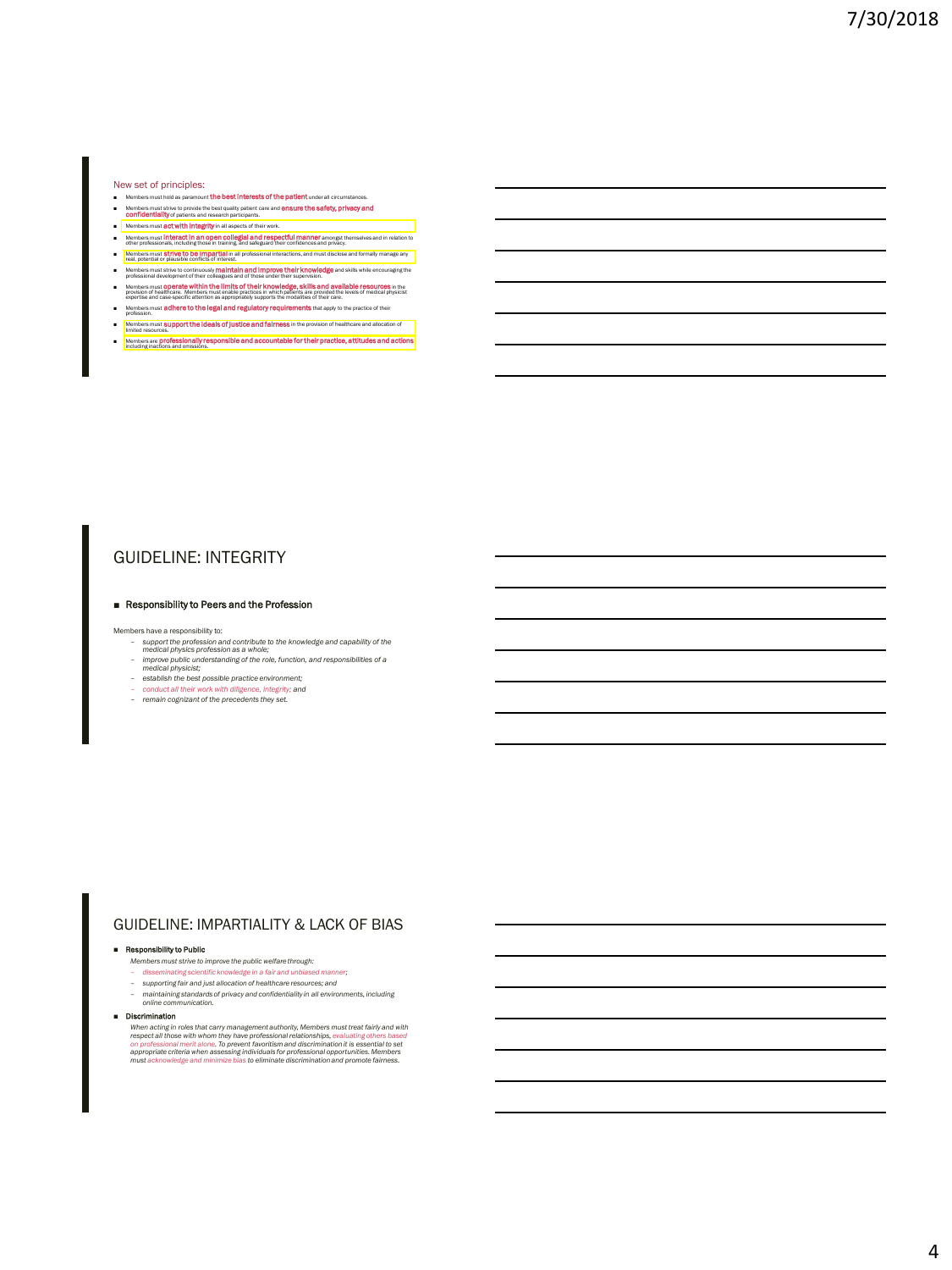### GUIDELINE: IMPARTIALITY & LACK OF BIAS

#### ■ Editorship and Peer Review

- Members acting as editors or reviewers:
	- *should be aware of potential bias or conflict of interest and strive to deliver an impartial assessment of the work based on merit alone;*
	- *must declare and manage any conflicts of interest that could compromise their objectivity;*
	- *should ensure that the peer review process is objective, fair and confidential;*
	- *are responsible for maintaining the dialogue, and any communication among participants, at a professional and respectful level throughout the review process; and*  – *must not use the unpublished results to benefit their own work or advancement.*
- 

### ■ Sponsorship of Investigator Research

Members must keep discussions for funding of research separate from discussions for<br>purchase of services or equipment so that there is no real or perceived bias in obtaining<br>research funds or making purchase decisions. Spo

## GUIDELINE: JUSTICE & FAIRNESS

### ■ Responsibility to Public

- *Members must strive to improve the public welfare through:*
	- disseminating scientific knowledge in a fair and unbiased manner;
	- supporting fair and just allocation of healthcare resources; and
	- maintaining standards of privacy and confidentiality in all environments, including online communication.

### COMPLAINT PROCEDURE



Anyone who observes a breach of the CoE by an AAPM member<br>can submit a complaint against that Member of Affiliate body.<br>Statute of limitations: 2 years, unless an extension is requested.<br>Compitint must be submitted to the ACCEPTANCE OF A COMPLAINT acy/anonymity of all parties involved •Mediation Committee

REVIEW OF A COMPLAINT

•<br>t by the Ethics

•Request for response to the complaint •Hearing process if requested by either party

•Written warning •Exclusion from future consideration for Fellow status •Exclusion from holding any office in the AAPM •Expulsion from membership or corporate affiliation